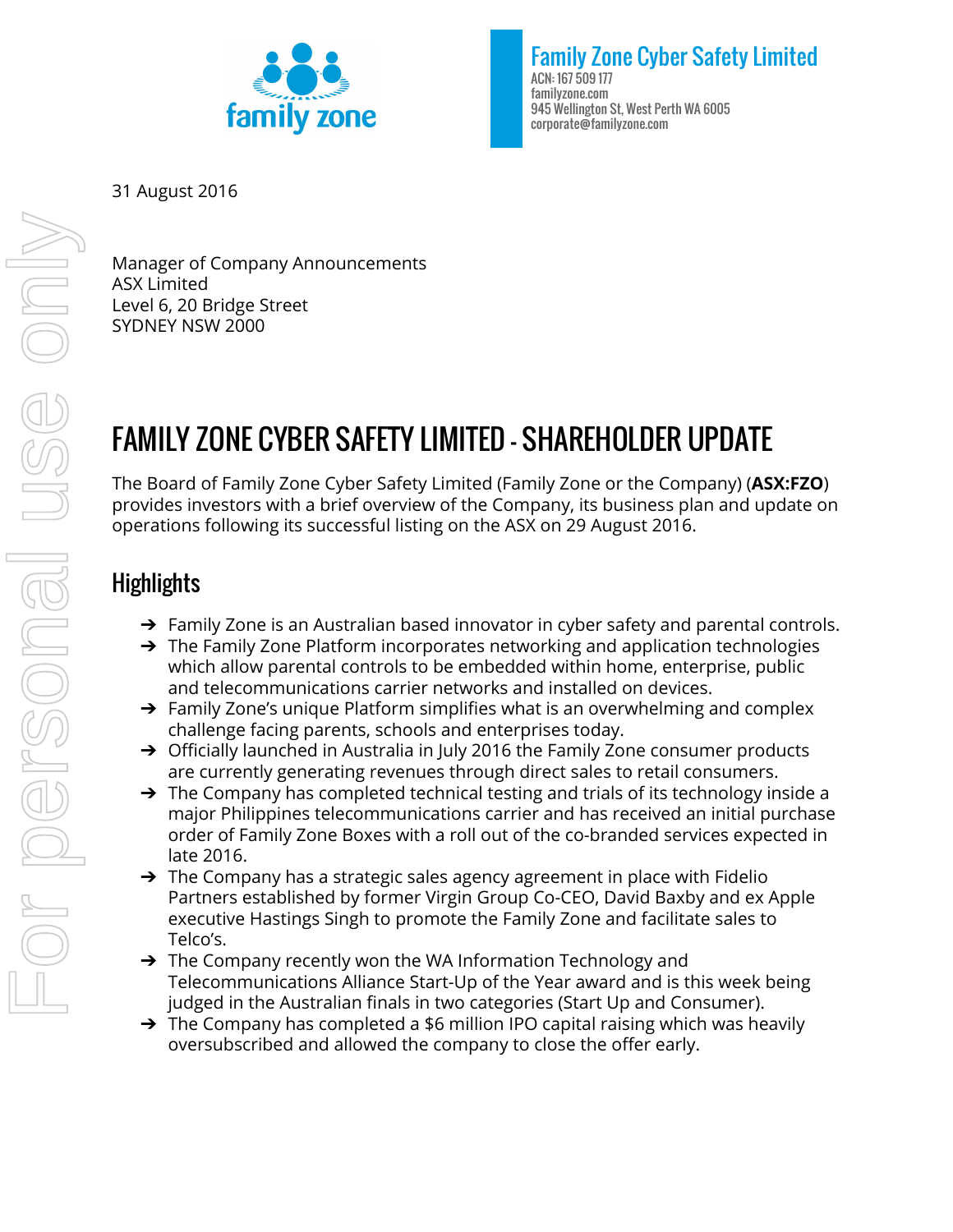

# Successful IPO Listing

Family Zone listed on the ASX on 29 August 2016 following the lodgement of the IPO Prospectus dated 12 July 2016 and the Supplementary Prospectus dated 26 July 2016.

The Company was able to close the offer early due to the offer being heavily over-subscribed.

The Company raised \$6 million through the issue of 30 million shares at \$0.20.

With the capital raising complete, the Company is well positioned to focus on the commercialisation of the Family Zone Platform in Australia and beyond.

In Australia, the Family Zone is live and it's products and services can be purchased online. The Company is pushing forward with its direct and Cyber Expert channels and is working on developing School relationships and retail opportunities.

Beyond Australia, the Company is currently focussed on distribution partnerships and in particular leveraging its sales agency with Fidelio Partners for Telco opportunities.

Additionally, the Company sees distribution opportunities with enterprise networking solution providers. Family Zone has agreements in place in the USA to embed the Family Zone filtering technologies within the hardware of two third parties and is working to develop these further as sales channels.

# Philippines Carrier Opportunity

The Company has reached a strategic wholesale partnership deal with a major Tier 1 Philippines based Telco following completion of comprehensive carrier trials. The Southeast Asian Telco has a large subscriber base , a successful connected home strategy and with their corporate commitment to family values sees Family Zone as a strategic differentiator in their competitive market.

Under the agreed arrangements, the carrier will acquire Family Zone's hardware and service offerings on a wholesale basis, co-brand the consumer offering and commit to a significant promotional campaign.

As previously detailed the first purchase order has been received, with hardware manufacture underway and a launch scheduled for the end of this year.

Managing Director Mr Levy said "Passing a Tier 1 Carrier in-network trial cannot be understated. It is unusual for a small startup to achieve such a result. This will allow us to further progress discussions with other Tier 1 telecommunications companies around the world, knowing that we have already been approved for distribution to customers in one of the largest carriers in Southeast Asia."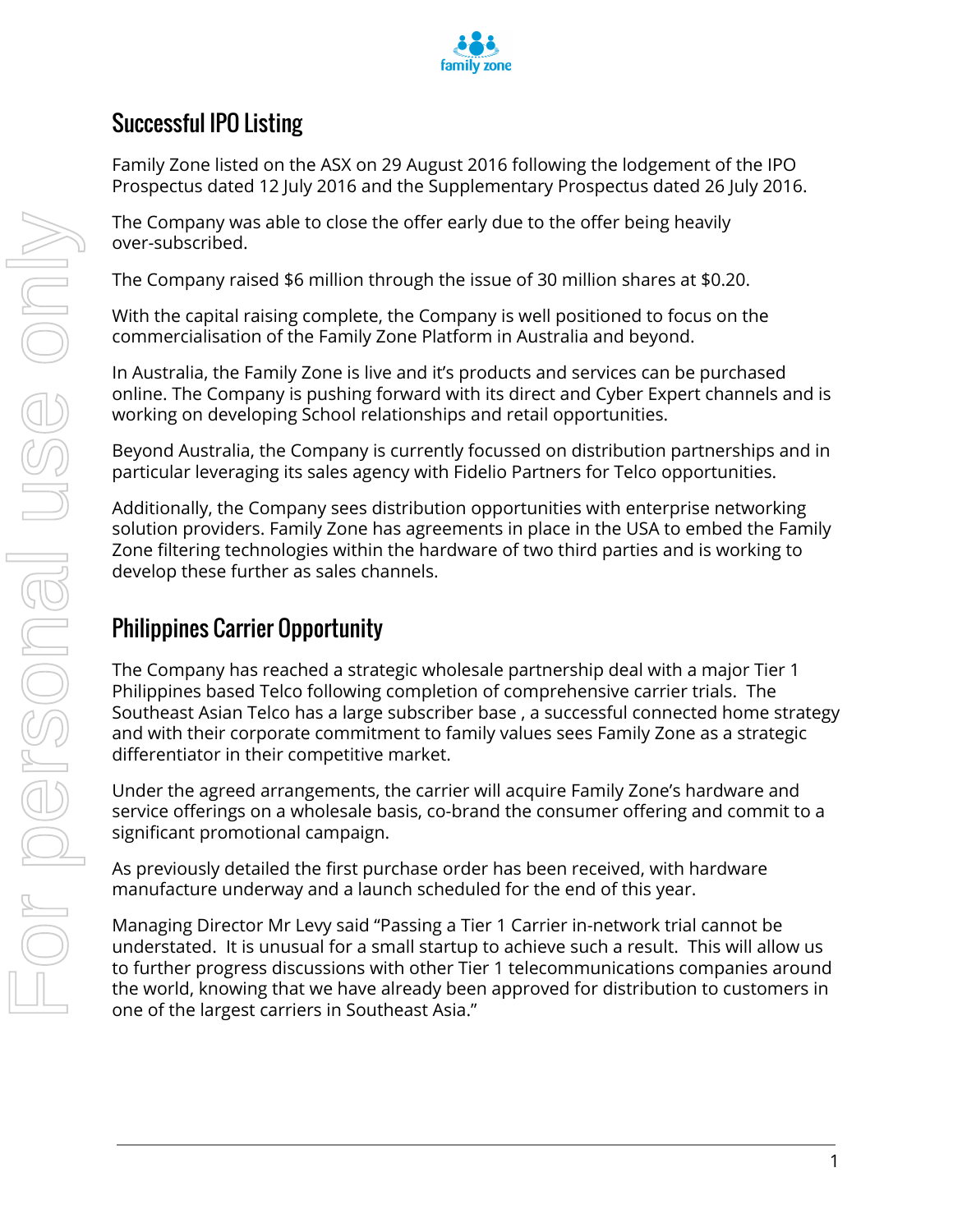

## Australian Operation and Launch

The Australian consumer business was launched in July 2016 with steadily increasing marketing focussing on the Company's innovative Cyber Expert programme, PR and awareness campaigns and digital marketing.

The Company's consumer offerings include the Family Zone Box and the Family Zone App. These products are available online and the Company is developing expanded retail, influencer and direct sales channels. Details of the Family Zone's consumer offerings can be found on the company's website at [www.familyzone.com.](http://www.familyzone.com/)



Family Zone charges \$89 upfront for the Box and monthly (or yearly) subscription fees for access to the Family Zone platform and services. Fees range from \$4.95 to \$9.95/month depending on the family size and requirements.

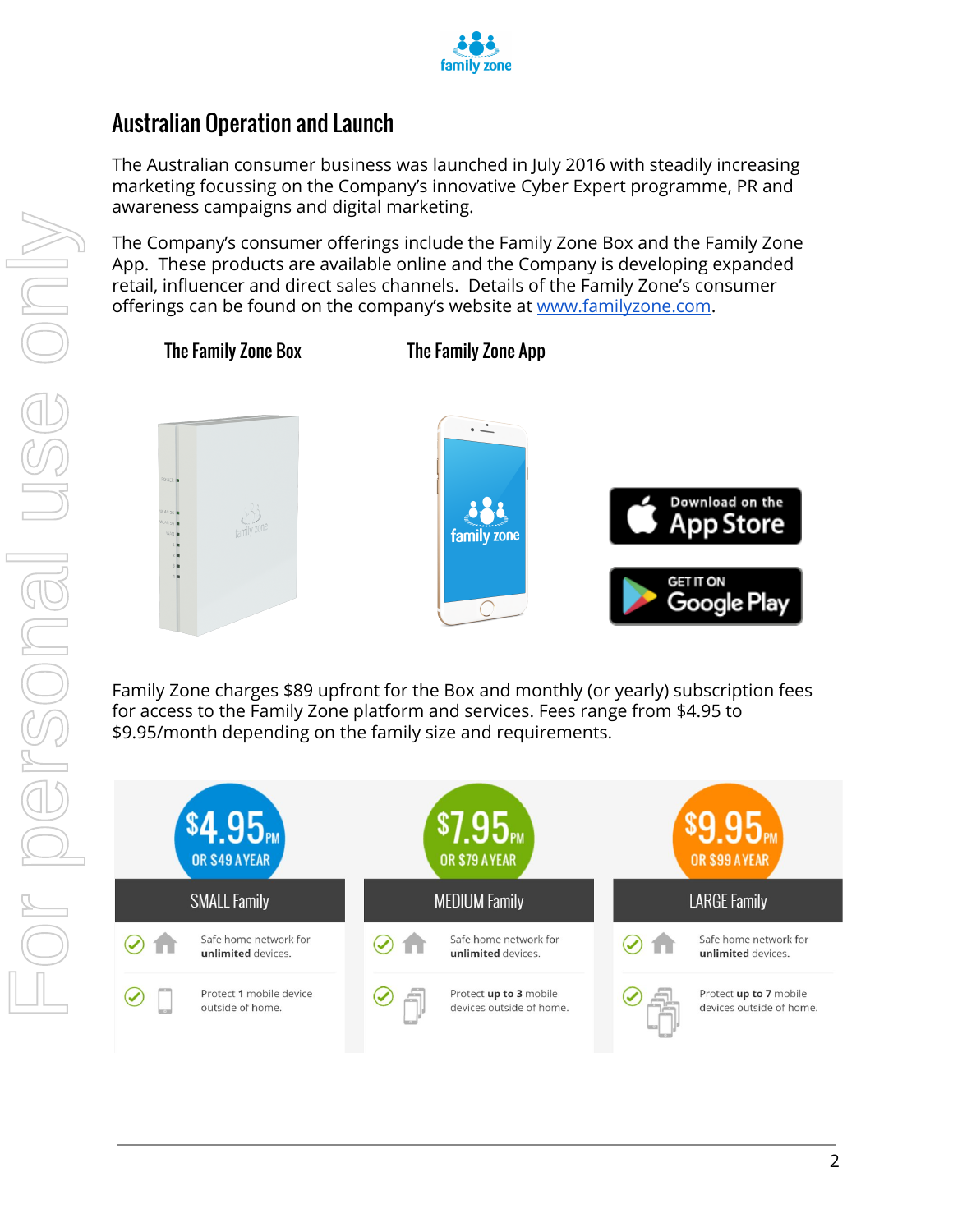

Cyber Expert policy packages are optional and charged separately. Today Cyber Experts are charging between \$2.95 and \$3.95 per month for their service through the Family Zone.

The Company intends to launch a strategic marketing and brand awareness campaign and has recently appointed IPG Media Brands to develop the Company's strategic plan for Australia and beyond. This work is intended for completion mid September 2016 and is expected to be 'in-market' in October 2016.

In addition, the Company is building out its marketing, sales and delivery capability with the recent appointment of key executives and staff.

The Australian focussed consumer product offering represents the first phase of the Company's commercialisation strategy, with the aim of building market awareness and positioning the Company for partnerships with carriers and access partners globally.

# Cyber Experts Partners

# **Australia's Leading Cyber Experts are on-board**



In recent years Australia has seen growth in commonly named cyber safety experts. These are typically individuals with technology, psychology or policing backgrounds. They offer services as educators and speakers for parents, teachers and students.

Family Zone's innovative Cyber Experts programme permits such experts to rather than just speak and advise but to deliver solutions into the home.

Within the Family Zone Platform Cyber Experts build packages of cyber safety settings and add-on services. The Family Zone's participating Cyber Experts thus form a marketplace, innovating, competing for customers and delivering fee-for-service custom solutions.

For Family Zone, Cyber Experts are a source of trust, distribution and expertise. For families, Cyber Experts provide peace of mind and a responsiveness not available in any parental control system in the world.

The Company signed up its first Cyber Expert partner in Q1 2016. The Company recently welcomed its ninth Australian expert into the platform. This represents approximately 50% of the Company's target for the Australian market.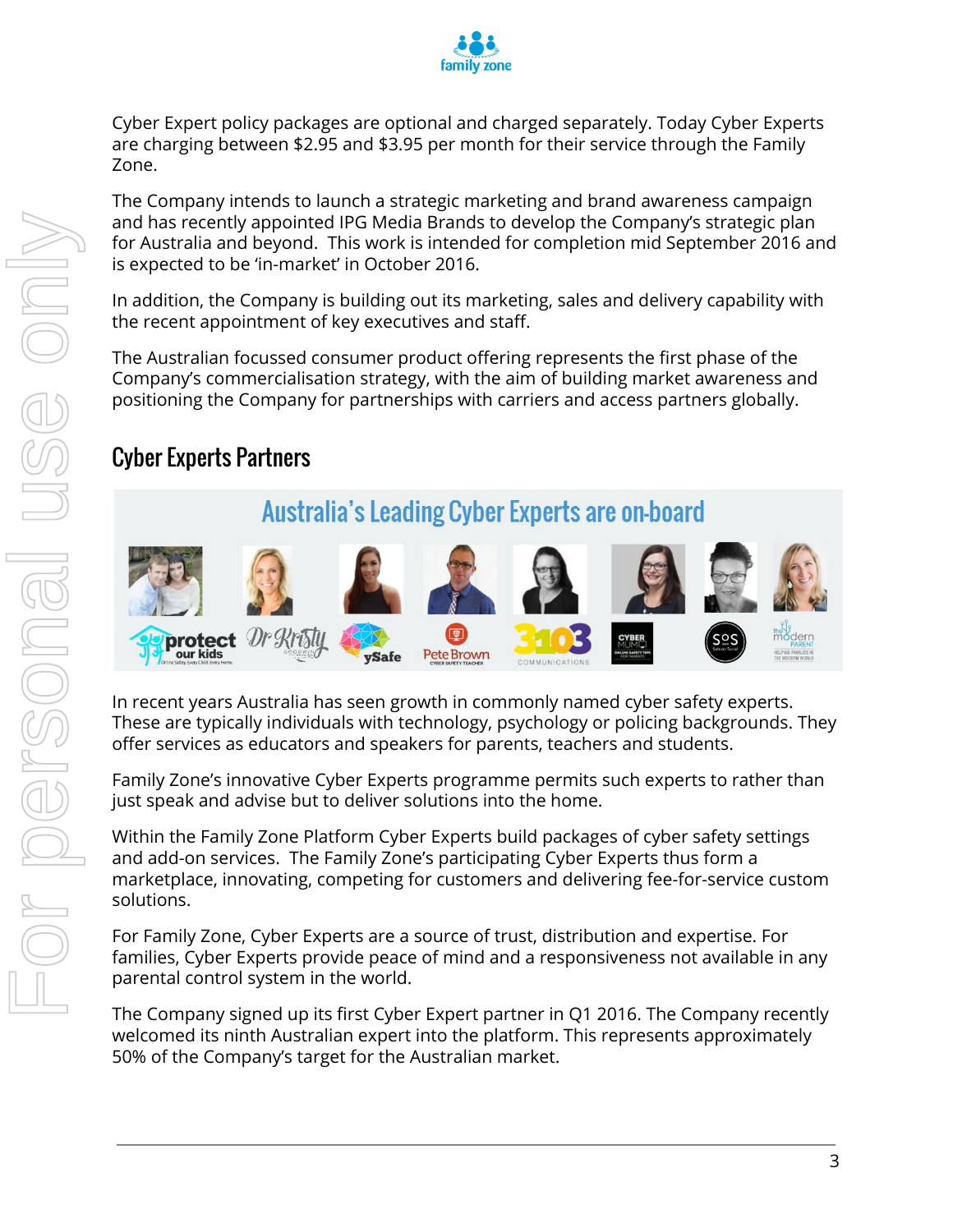

### Endorsement of Family Zone

Recently the Company surveyed cyber and computing experts across the country to compare the top 10 parental control products in the market. Their conclusions were:

**Protect Our Kids:** Family Zone is by far the best web based filtering service (and so much more) on the market today. It will truly help you establish a safe, online environment for your family both in and outside the home.

**3103 Communications:** What I love about Family Zone is how easy it makes it for parents to feel in control about what their children are accessing online

**Cyber Mum:** Family Zone is the only comprehensive online safety solution for both inside and outside the home. It not only gives parents complete control, but Family Zone helps parents learn and stay up to date with emerging fast changing trends that are the reality of our kid's world. The best part is, when compared to the cost of your kid's technology, Family Zone is inexpensive, very effective and user friendly. Even for parents with limited computer skills!

**Safe on Social:** For years, the Safe on Social team have been searching for a total solution for families that ticks every box and now with Family Zone we finally have a product we feel confident endorsing to every parent in Australia.

**Dr Kristy Goodwin:** Many of our kids are playing in digital 'playgrounds' and there's no one supervising. Apart from establishing essential parental controls and regularly discussing cyber-safety with our kids, we also need tools that will help to protect our kids online AND help them develop healthy technology habits. The Family Zone offers a complete solution to many parents' digital dilemmas.

**ySafe:** There is no doubt that protecting and regulating our kids online activity is one of the major challenges of today. However, as a community we're only slowly waking up to the harrowing threats that our children are facing with the online world. I urge all parents to engage in their kids' online world. Installing parental controls is a key step forward in doing this. Family Zone is the clear the best offering in the market today.

**Pete Brown:** All parents need to apply basic tools to limit appropriate access and monitor boundaries online. As a high school IT teacher I've seen the worst of what kids exposure to the cyber world can do. This is why I recommend Family Zone as it provides a universal and affordable level of control for parents both inside and outside your home.

**The Modern Parent:** Family Zone is by far the most comprehensive way to protect and monitor your child's online activities. Having the flexibility to cater to the needs of all family members with the added bonus of ongoing learning and support by a cyber safety expert, ensures Family Zone is the very best option to keep your family safe and smart online."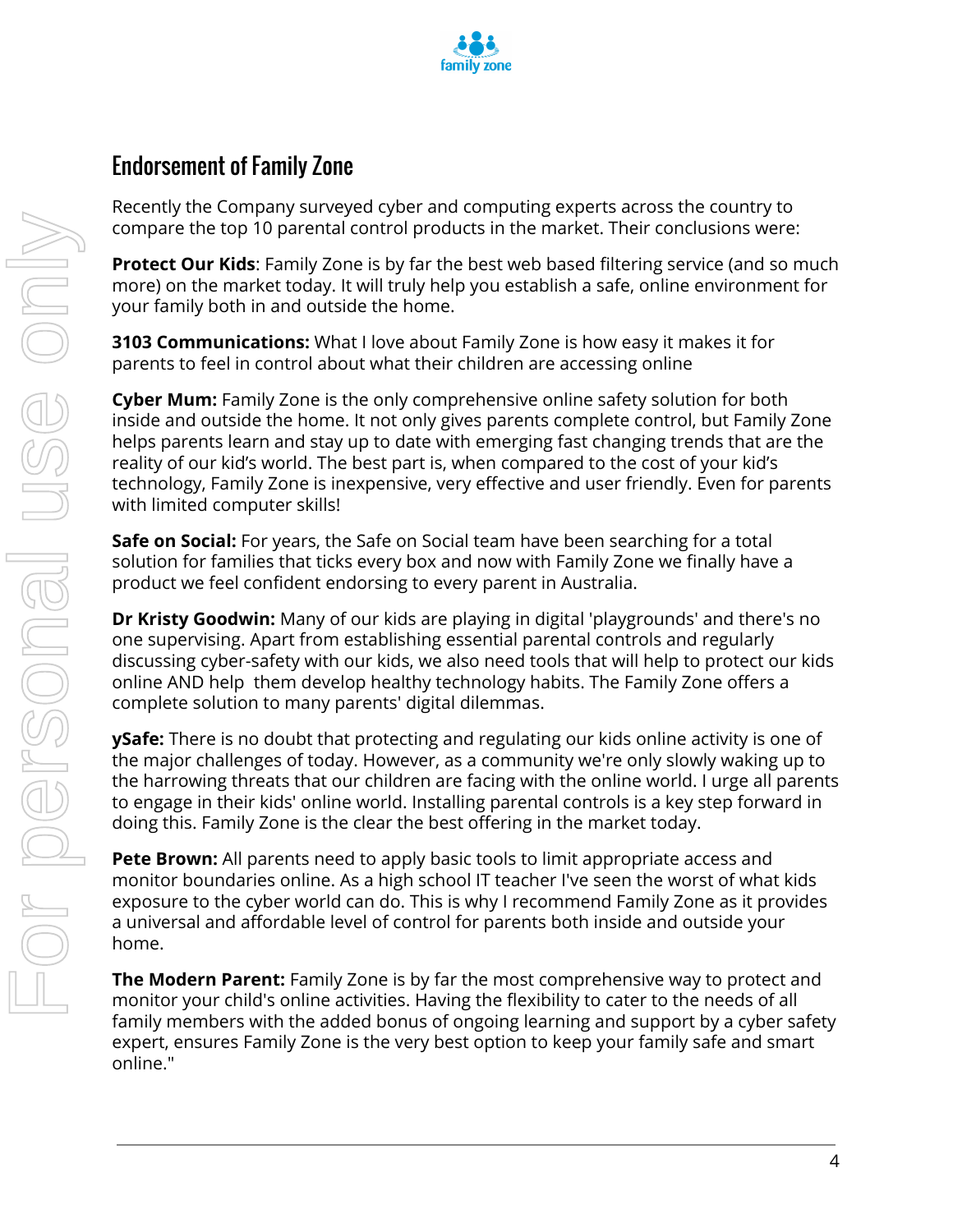

**The Cyber Safety Lady:** Family Zone provides parents the tools to help protect their children online with monitoring or with adult content filtering. No other company offers this range of options for both computers and mobile devices whether they are inside or outside the home.

**Computer Troubleshooters:** With almost 20 years of experience in the Australian market doing support for home networks, we have recently seen a rapid rise in the number concerned parents looking at controlling the massive influx of cyber threats to their children. Mobile smartphones and WiFi now mean that internet access is available to children everywhere & anywhere without any adult supervision. Family Zone gives the best level of Parental Control of access & filtering we have seen on the market, with its multi device and anywhere access methodology it is most comprehensive protection we have seen from any available application in Australia. Nick Roche - Computer Troubleshooters Australia.

### Global Business Development

The Company's global business development strategy involves both direct to consumer models plus leveraging distribution opportunities through so-called "access partners" and Telco's.

#### Telecommunication carriers

Telco's represent a significant distribution opportunity for the Company, with the Family Zone products and services being suitable to offer through carriers to their customers as a value-added service.

As described above the Company has successfully reached agreement with a major carrier and plans to leverage this opportunity into future partnerships.

In this regard the Company has signed a strategic agency agreement with Fidelio Partners. Fidelio Partners was established by ex Virgin Group Co-CEO David Baxby, and ex Apple Executive Hasting Singh specifically to work with the Company.

Under the agreement Fidelio Partners acts the Company's non-exclusive agent to promote the Family Zone business and facilitate the sale of Family Zone through target Telco carriers with a focus on Asia Pacific.

#### Access Partners

The Company's Access Partner business model involves partnering with providers of on-premise networking equipment and connectivity solutions to multi-dwelling units and commercial and residential properties. Within these arrangements the networking provider embeds the Family Zone filtering technologies within their solution to create family friendly hotspots and residential services.

The Company has the following access partner agreements in place:

**IgniteNet**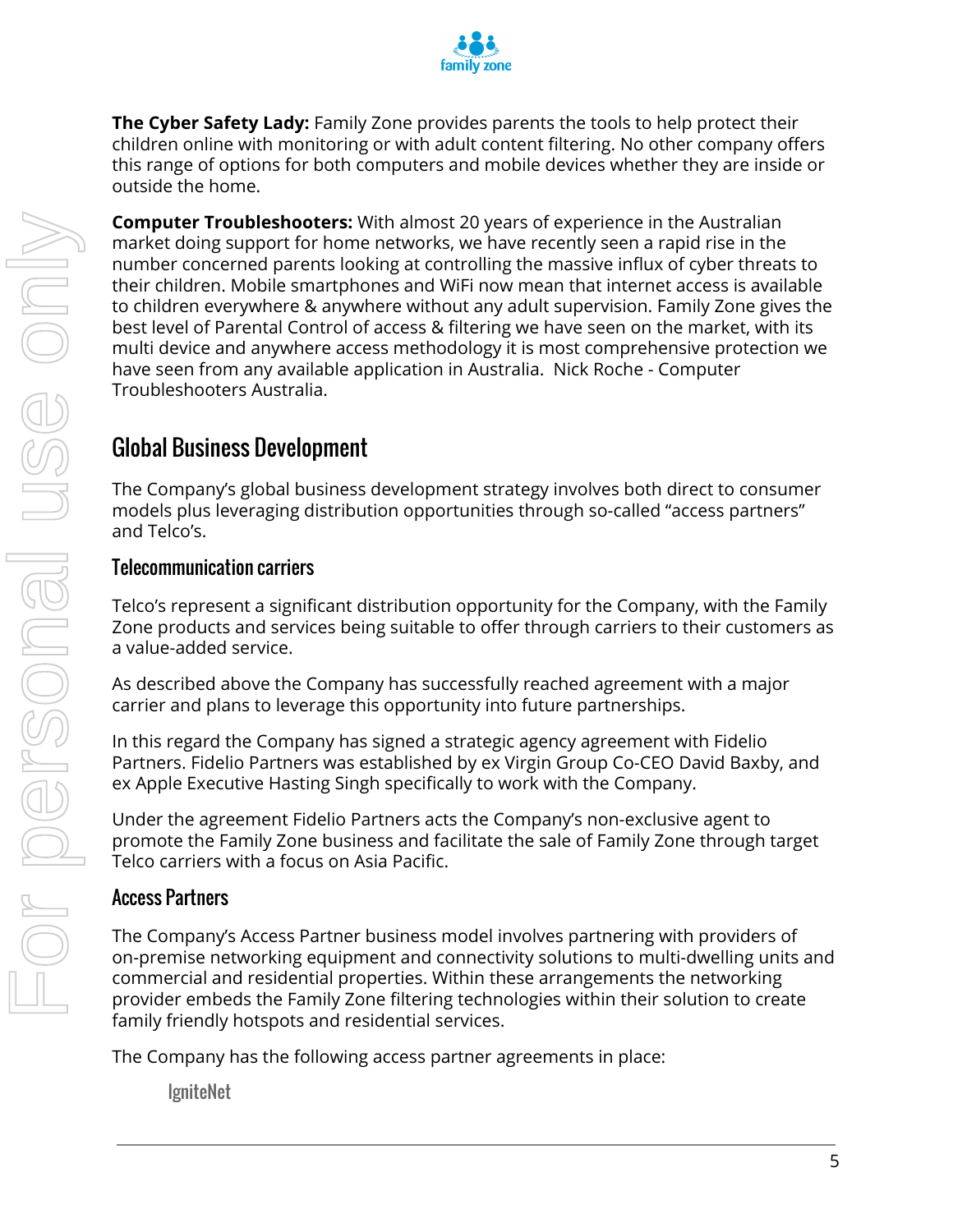

IgniteNet is a specialist provider of cloud-managed access points. The ultimate end-user of IgniteNet's products are businesses, hotels, restaurants and other property owners. These users obtain the product through hardware distributors, resellers and internet providers.

In February 2016 the Company and IgniteNet entered into an Agency Agreement. The objective of this agreement is to enable the end-users of IgniteNet's products to enable the Family Zone Network Service as a feature available within their premises.

The Company and IgniteNet have commenced harmonising platforms and the parties are working to have Family Zone filtering technology pre-installed in IgniteNet's products.

#### Mesh Networks

Based in Houston Texas, The Mesh Networks LLC (Mesh) provide innovative connectivity solutions for multi-dwelling-unit developments (e.g. apartment buildings, college campuses and lifestyle villages). Mesh was identified as one of the top 100 providers of internet solutions to multi-dwelling units in the United States of America in 2014, with a focus on their patent pending bandwidth management solutions.

In April 2016 the Company signed a non-binding memorandum of understanding between the parties for Mesh to build a server based filtering solution incorporating Family Zone's technology. This would enable their property owners to offer a quality and optional filtering service and offers both the property owner and Mesh important market differentiation and revenue opportunities.

The Company has built a prototype server solution and is currently working with Mesh to integrate it into their "End2End" and "Net Profit" solutions. Integration works are expected to be completed by Xmas 2016.

The Company is progressing with existing arrangements with Mesh, IgniteNet and is working with Fidelio Partners to target and develop new opportunities.

With the completion of the IPO capital raising and the developing awareness of its consumer products, the Company is positioned to progress these global opportunities.

### WAITTA & INCITE AWARD

In June 2016 Family Zone won the 2016 WA Information Technology and Telecommunications Alliance (WAITTA) Incite Award for the best IT startup in Western Australia.

As a result the Family Zone is in contention for the AIIA National iAwards, which will be held in Melbourne in September 2016.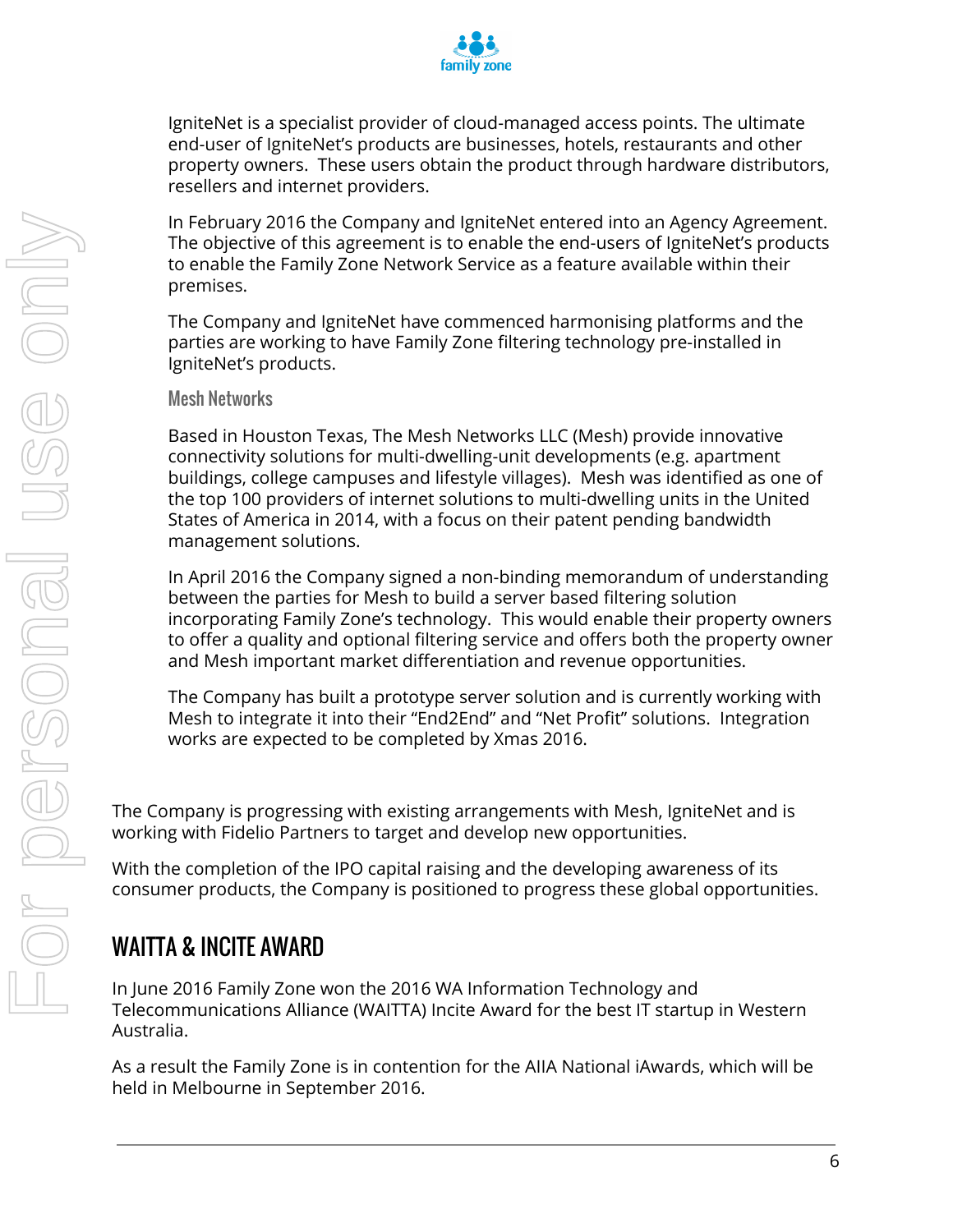



### In Closing

The Company thanks you for your support and looks forward to providing regular updates as the Company continues to progress its commercialisation plan.

For more information please visit www.familyzone.com.

Yours sincerely

Tim Levy Managing Director